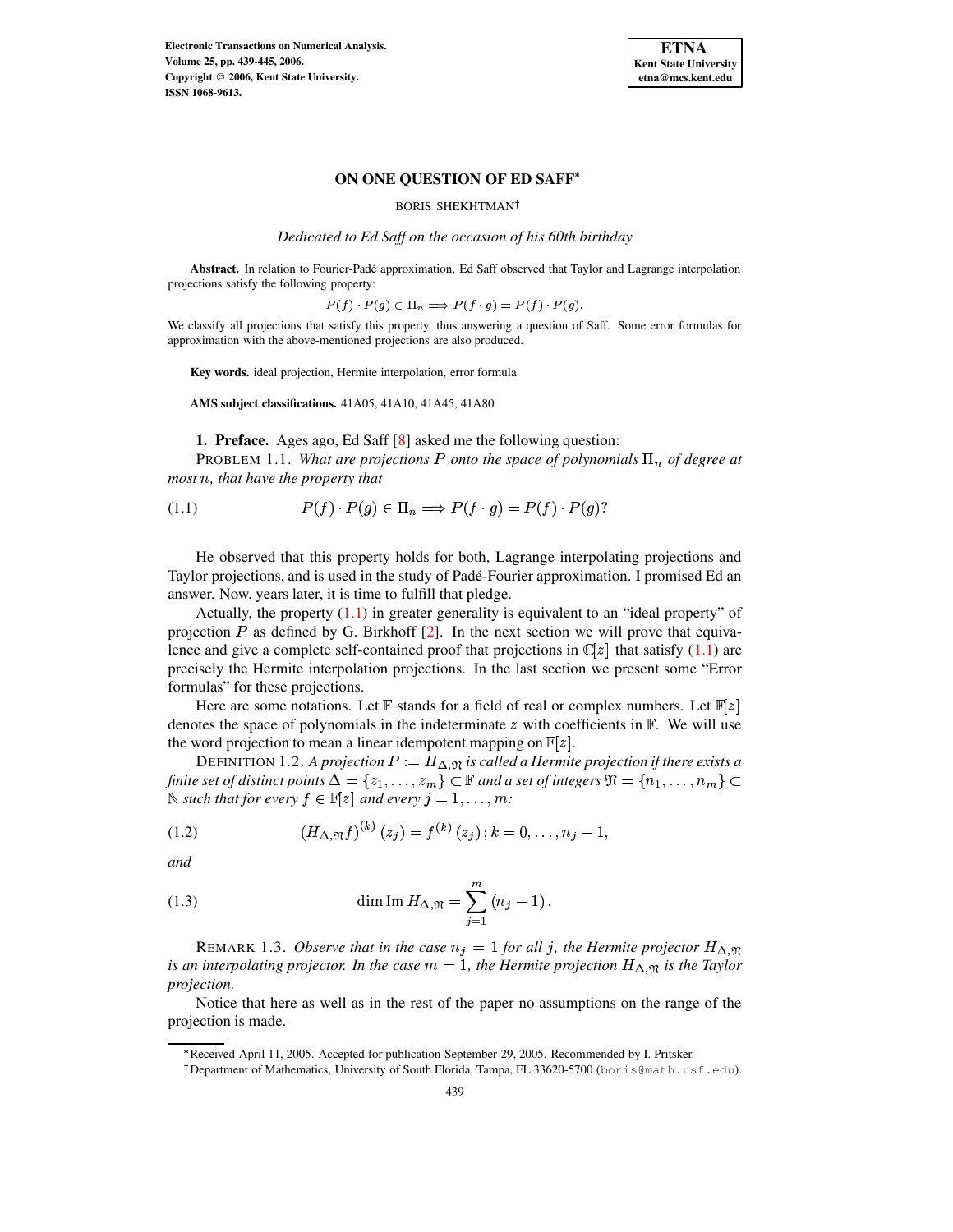### **B. SHEKHTMAN**

# 2. Algebra of Ideal Projections.

DEFINITION 2.1 (cf. [2]). A projection P on  $\mathbb{F}[z]$  is called an ideal projection if ker P is an ideal in  $\mathbb{F}[z]$ .

In the next proposition we collect a few properties of ideal projections:

PROPOSITION 2.2. The following are equivalent

- 1) A projection P on  $\mathbb{F}[z]$  is ideal.
- 2) A projection P on  $\mathbb{F}[z]$  satisfies

<span id="page-1-4"></span><span id="page-1-0"></span>(2.1) 
$$
P(f \cdot g) = P(f \cdot P(g)), \forall f, g \in \mathbb{F}[z]
$$

3) A projection P on  $\mathbb{F}[z]$  satisfies

(2.2) 
$$
P(f \cdot g) = P(P(f) \cdot P(g)), \forall f, g \in \mathbb{F}[z]
$$

4) A projection P has the property

<span id="page-1-1"></span>(2.3) 
$$
P(f) \cdot P(g) \in \text{Im } P \Longrightarrow P(f \cdot g) = P(f) \cdot P(g)
$$

*Proof.* 1)  $\implies$  2): Suppose that ker P is an ideal. Since  $g - P(g) \in \text{ker } P$ , we have  $f \cdot (g - P(g)) \in \text{ker } P$ . Hence  $P(f \cdot g - f \cdot P(g)) = 0$ , which implies (2.1).

 $2) \implies 3$ ). Is easily obtained by using (2.1) twice.

 $3) \implies 4$ ). Follows from the idempotence of P:

$$
P(f) \cdot P(g) \in \text{Im } P \Longrightarrow P(P(f) \cdot P(g)) = P(f) \cdot P(g).
$$

4)  $\Longrightarrow$  1). Suppose P satisfies (2.3) and  $f \in \text{ker } P$ . Then

 $\Box$ 

$$
0 = P(f) = P(f) \cdot P(g) \in \text{Im } P
$$

and by  $(2.3)$ :

$$
P(f \cdot g) = 0 \Longrightarrow f \cdot g \in \ker P.
$$

Hence  $\ker P$  is an ideal.

A nice characterization  $(2.1)$  of ideal projections is due to Carl de Boor [4].

For the record, we now give a complete characterization of ideal projections. This is certainly not new, since the various generalizations to several variables are discussed in  $[6]$ .

<span id="page-1-3"></span>THEOREM 2.3. A projection P on  $\mathbb{C}[z]$  is ideal if and only if  $P = H_{\Delta,\mathfrak{N}}$  is a Hermite projection for some  $\Delta$  and  $\mathfrak{N}$ .

In particular every ideal projection has a finite-dimensional range.

*Proof.* Let P be an ideal projection. Since ker P is an ideal in  $\mathbb{C}[z]$  and since every ideal in  $\mathbb{C}[z]$  is a principal ideal (cf. [1]), it implies that there exists a polynomial

(2.4) 
$$
p(z) = \prod_{j=0}^{m} (z - z_j)^{(n_j - 1)}
$$

such that

<span id="page-1-2"></span>
$$
\ker P = \langle p \rangle := \{ g \cdot p : g \in \mathbb{C}[z] \}.
$$

Since  $f - P(f) \in \text{ker } P$  for every  $f \in \mathbb{C}[z]$ , we conclude that

(2.5) 
$$
f(z) - P(f)(z) = g(z) \cdot \prod_{j=0}^{m} (z - z_j)^{(n_j - 1)}
$$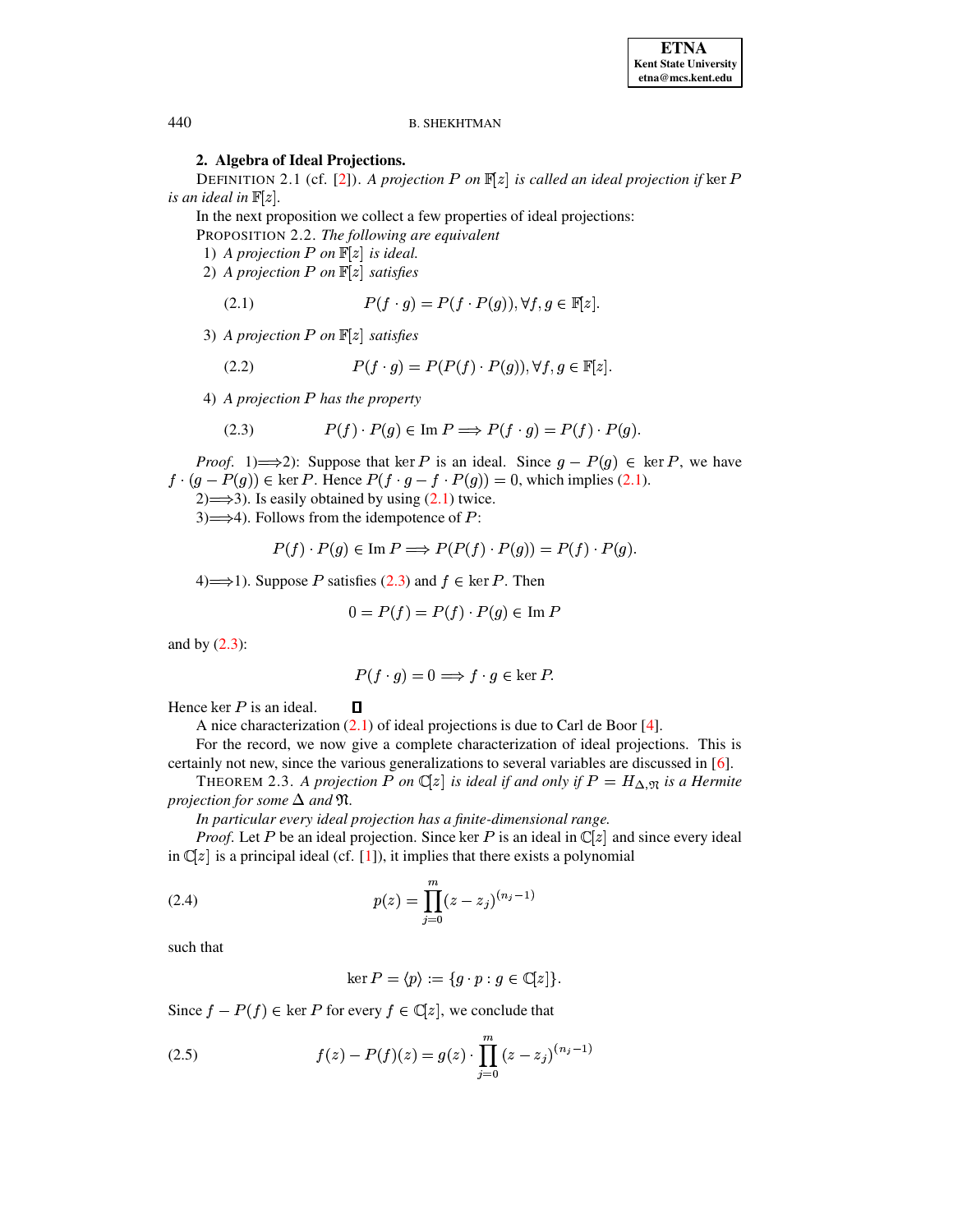# ON ONE QUESTION OF ED SAFF 441

for some  $g \in \mathbb{C}[z]$ . It is easy to deduce from [\(2.5\)](#page-1-2) that

$$
(Pf)^{(k)}(z_j) = f^{(k)}(z_j)
$$

just as [\(1.2\)](#page-0-1) requires. Next observe that  $\deg p = \sum_{i=1}^{m} (n_i - 1)$  and denote this degree as  $(n + 1)$ . Then every non-zero polynomial  $g \in \ker P = \{g \cdot p : g \in \mathbb{C}[z]\}$  is a polynomial of degree  $(n + 1)$  or higher and hence

$$
\Pi_n \cap \ker P = \{0\}.
$$

<span id="page-2-0"></span>Finally since the ideal ker P contains a polynomial p of exact degree  $(n + 1)$ , we conclude that

$$
(2.6) \t\t \t\t \Pi_n \oplus \ker P = \mathbb{C}[z]
$$

and therefore

$$
\dim \Pi_n = \text{codim} \ker P = \dim \text{Im } P = (n+1) = \sum_{j=1}^m (n_j - 1)
$$

which proves  $(1.3)$ .

Conversely suppose that  $P = H_{\Delta,\mathfrak{N}}$  as defined by [\(1.2\)](#page-0-1) and [\(1.3\)](#page-0-2). Then it follows easily from [\(1.2\)](#page-0-1) and the Leibniz rule for derivatives that

$$
(g \cdot (H_{\Delta, \mathfrak{N}}f))^{(k)}(z_j) = (f \cdot g)^{(k)}(z_j); \quad k = 0, \ldots, n_j - 1; \quad j = 0, \ldots, n - 1.
$$

Hence

$$
H_{\Delta,\mathfrak{N}}(f\cdot H_{\Delta,\mathfrak{N}}(g))=H_{\Delta,\mathfrak{N}}(f\cdot g)
$$

implies [\(2.1\)](#page-1-0), which proves the theorem.  $\Box$ 

REMARK 2.4. *It is interesting to observe that* [\(2.6\)](#page-2-0) *and the Theorem [2.3](#page-1-3) immediately implies that the Hermite interpolation problem always has unique solution in the space of polynomials*  $\Pi_n$ *. In fact (cf. [\[10\]](#page-6-5)) the space*  $\Pi_n$  *is a unique subspace in*  $\mathbb{C}[z]$  *that has this property. Moreover, the space*  $\Pi_n$  *is a unique Chebyshev subspace in*  $\mathbb{C}[z]$ *.* 

The real version of the Theorem [2.3](#page-1-3) no longer holds as stated.

EXAMPLE 2.5. *Define a mapping*  $P : \mathbb{R}[x] \to \Pi_1 = span\{1, x\}$  *as follows:* 

$$
P(x^{j}) = \begin{cases} 1 & if j = 0 \text{ (mod 4)} \\ x & if j = 1 \text{ (mod 4)} \\ -1 & if j = 2 \text{ (mod 4)} \\ -x & if j = 3 \text{ (mod 4)} \end{cases}
$$

for all  $j = 0, 1, \ldots$  and extend it by linearity to  $\mathbb{R}[x]$ . Clearly P is a linear mapping onto  $\Pi_1$ *and*

$$
P(1) = 1, \quad P(x) = x.
$$

*Therefore* \$ *is a projection. Next observe that*

$$
x^{2} - P(x^{2}) = x^{2} + 1 \neq 0.
$$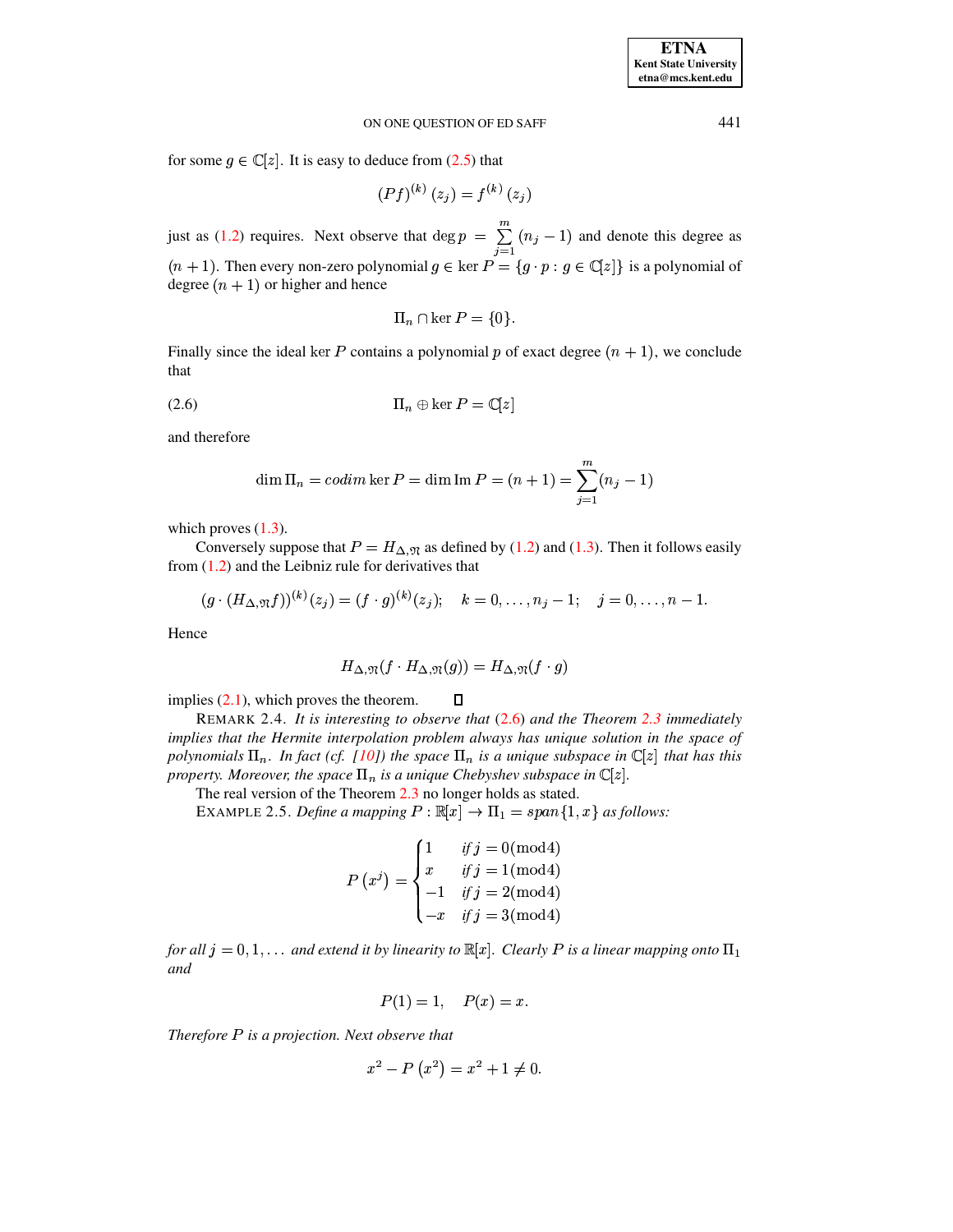#### **B. SHEKHTMAN**

Consequently, the projection P does not interpolate  $f(x) = x^2$  and hence is not a Hermite projection.

However for every finite sum  $f = \sum a_k x^k$  with real coefficients, the expression

$$
f(\pm i):=\sum a_k(\pm i)^k
$$

is a well-defined (complex) scalar, and it is easy to see that

$$
Pf(\pm i) = f(\pm i)
$$

since it is so for every monomial. In particular  $P$  satisfies  $(2.3)$ .

This example suggests an easy (although a bit awkward) modification of the Theorem 2.3 for the real case:

<span id="page-3-1"></span>THEOREM 2.6. A projection P on  $\mathbb{R}[z]$  is ideal if and only if there exists a finite sets of distinct points  $\Delta = \{x_1, \ldots, x_m\} \subset \mathbb{R}, \Delta' = \{z_1, \ldots, z_s\} \subset \mathbb{C} \backslash \mathbb{R}$  and sets of integers  $\mathfrak{N} = \{n_1, \ldots, n_m\} \subset \mathbb{N}, \mathfrak{N}' = \{n'_1, \ldots, n'_s\} \subset \mathbb{N}$  such that for every  $f \in \mathbb{F}[z]$  and every  $j=1,\ldots,m$ :

(2.7) 
$$
(Pf)^{(k)}(x_j) = f^{(k)}(x_j); \quad k = 0, \ldots, n_j - 1,
$$

<span id="page-3-0"></span>for every  $l = 1, \ldots, s$ 

(2.8) 
$$
(Pf)^{(k)}(z_l) = f^{(k)}(z_l); \quad k = 0, \ldots, n'_l - 1,
$$

and

(2.9) 
$$
\dim \text{Im } P = \sum_{j=1}^{m} (n_j - 1) + 2 \sum_{l=1}^{s} (n'_l - 1).
$$

*Proof.* The proof is the same as that of the previous theorem, with one obvious modification. This time the ideal

$$
\ker P = \langle p \rangle := \{ g \cdot p : g \in \mathbb{C}[z] \}
$$

is generated by the polynomial  $p$  of the form

$$
(2.10) \t p(z) = \left( \bigcap_{j=0}^{m} (x - x_j)^{(n_j - 1)} \right) \left( \bigcap_{l=0}^{s} ((x - z_l) (x - \bar{z}_l))^{(n'_l - 1)} \right)
$$

Observe that  $(2.8)$  implies

(2.11) 
$$
(Pf)^{(k)}(\bar{z}_l) = f^{(k)}(\bar{z}_l); \quad k = 0, \ldots, n'_l - 1.
$$

The rest of the argument is the same as in the proof of the Theorem  $2.3$ .  $\Box$ 

The Theorems 2.3 and 2.6 explain the special role that Taylor, Lagrange and, in full generality, Hermite interpolation plays in Approximation Theory. The ideal property of these interpolants allow us to view approximation as the process of division. For instance the kernel of the Taylor projection  $T_n$  onto  $\Pi_n$  is an ideal generated by polynomial  $z^{n+1}$ . The process of division of f by  $z^n$ :

(2.12) 
$$
f = z^{n+1}q(f) + T_n(f).
$$

Ironically it is the Taylor polynomial that is (in the language of algebra) the remainder of the division, while the "remainder" in Taylor Theorem is the main part.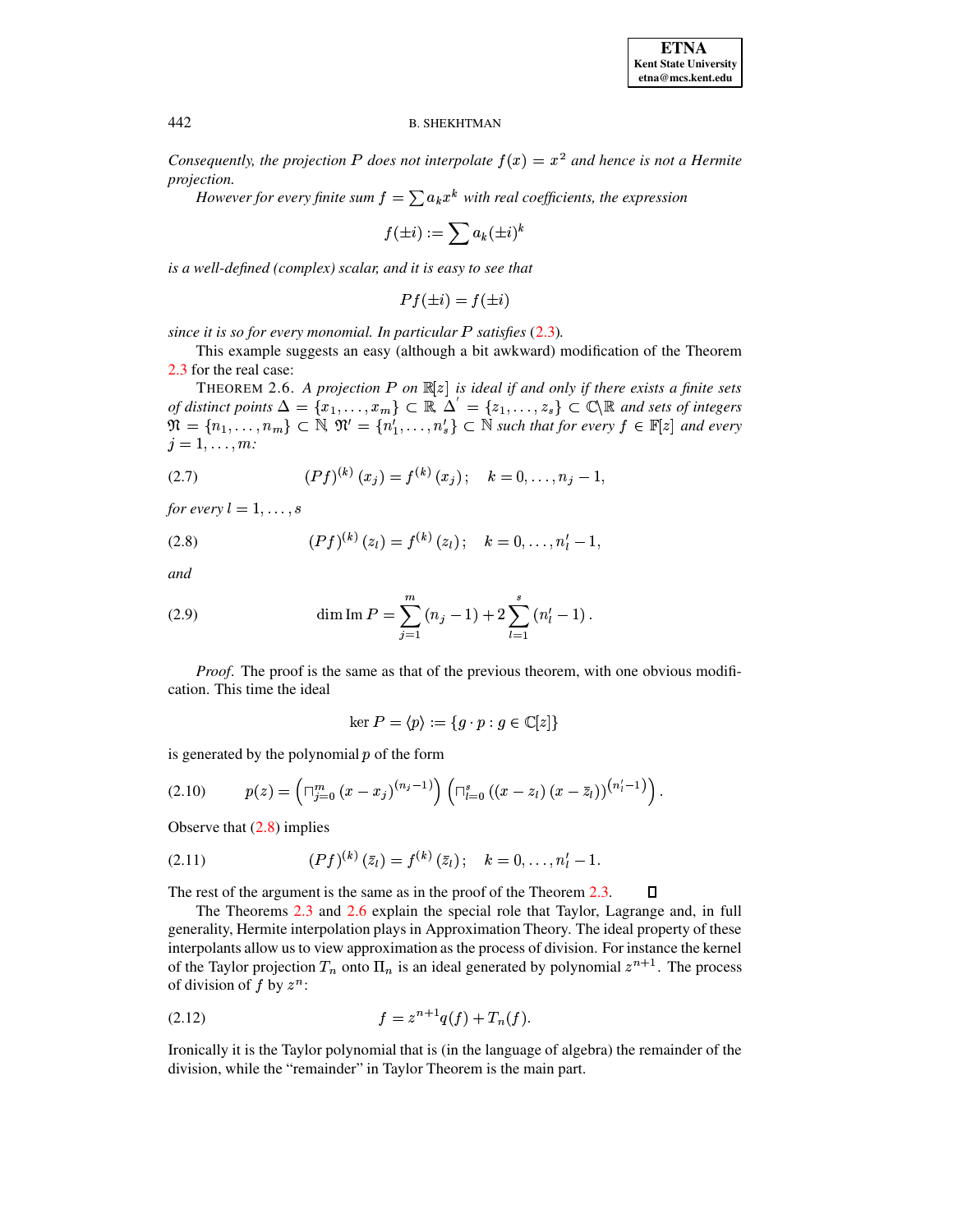#### ON ONE OUESTION OF ED SAFF

Lagrange interpolation (that in full generality becomes Hermite interpolation and includes Taylor) also have this property. The kernel of Lagrange interpolating projector is also an ideal of functions (polynomials) that vanish on a given set of points, hence it is also the remainder of the division of f by a polynomial  $\omega(x) = \bigcap_{i=1}^{n} (x - x_i)$ .

Now the equivalent properties  $(2.2)$  and  $(2.3)$ , can be understood as a purely algebraic fact: The remainder of the product is equal to the remainder of the product of the remainders.

3. Error Formulas. The plethora of forms for the error in Taylor, Lagrange and Hermite interpolation can also be understood from the ideal point-of-view. Here is the general perspective.

Let P be an ideal projection, and let the ideal ker P be generated by a polynomial  $h \in$  $\mathbb{F}[z]$ :

$$
\ker P = \{ h \cdot g : g \in \mathbb{F}[z] \}.
$$

<span id="page-4-0"></span>Since  $f - Pf \in \ker P$ , hence

$$
(3.1) \t\t f - Pf = h \cdot A(f).
$$

It is easy to see that  $(3.1)$  defines a linear operator:

$$
(3.2)\quad A: \mathbb{F}[z] \to \mathbb{F}[z]
$$

<span id="page-4-2"></span>and

(3.3) 
$$
\ker A = \ker(I - P) = \operatorname{Im} P.
$$

<span id="page-4-3"></span>We claim that various factorizations of this operator  $A$  give rise to the error formulas. We start with the following general lemma:

<span id="page-4-1"></span>LEMMA 3.1. Let  $A: X \to Y$  and  $B: X \to Z$  be two linear operators. Then

 $(3.4)$  $A = CB$ 

for some linear operator  $C$  if and only if

$$
(3.5) \t\t\t\t\ker B \subset \ker A
$$

Proof. The necessity is obvious. For sufficiency, define a linear operator

$$
J: X/\ker B \to X/\ker A
$$

that maps an equivalence class  $[f]_B \in X/$  ker B into the equivalence class  $[f]_A \in X/$  ker A.

Assume that  $g \in [f]_B$ . Then  $(f - g) \in \ker B$  and by (3.5), we conclude that  $(f - g) \in$ ker  $A$ . Hence the operator  $J$  is well-defined and the diagram:  $\mathbf v$ 

$$
\alpha \swarrow \searrow \beta
$$
  

$$
X/\ker A \xleftarrow{A} X/\ker B
$$

commutes. Here  $\alpha$  and  $\beta$  are the canonical embeddings.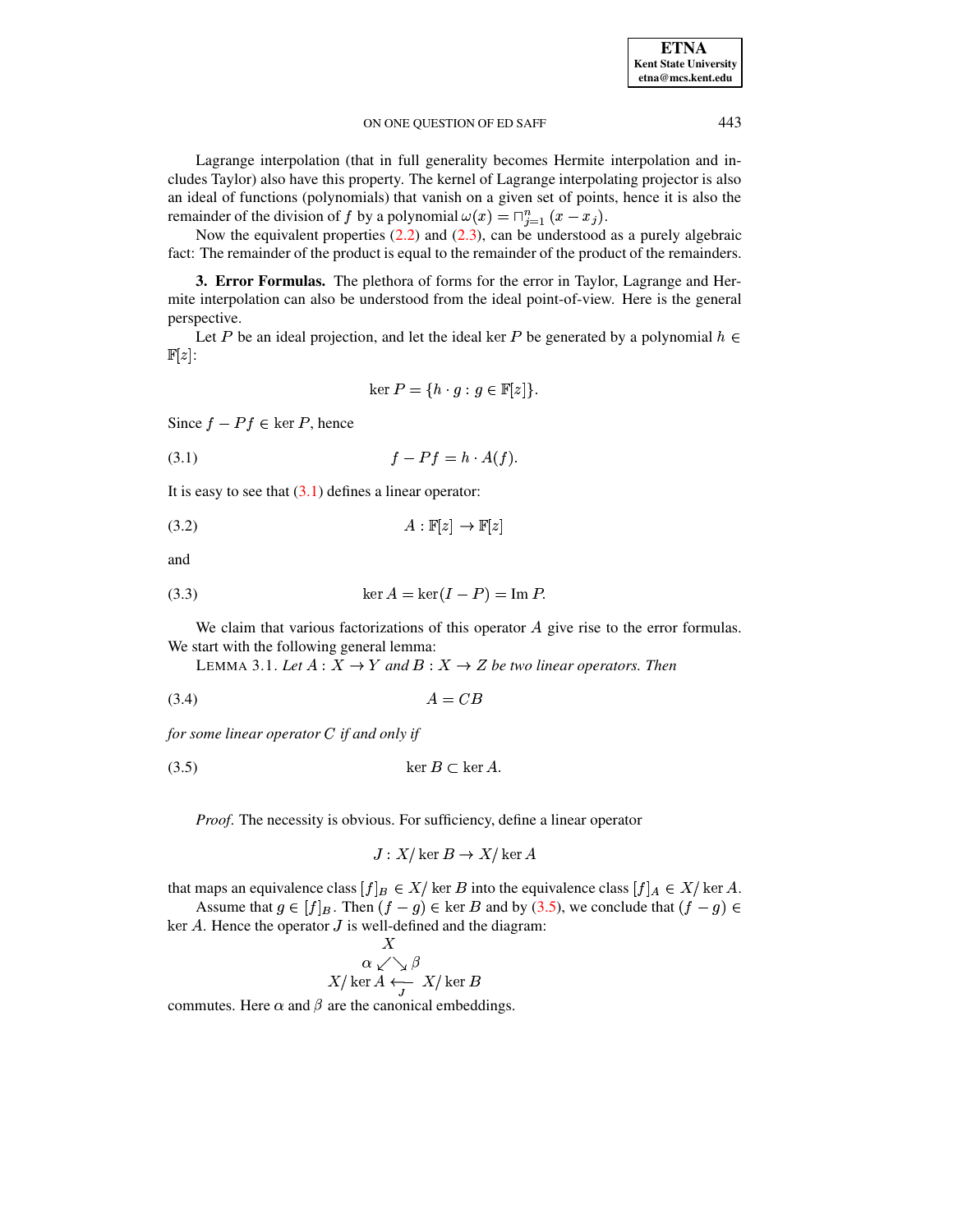#### **B. SHEKHTMAN**

Consider the following diagram:

$$
\begin{array}{ccc}\nY & \stackrel{A}{\longleftrightarrow} & X & \stackrel{B}{\longrightarrow} & \text{Im } B \subset Z \\
\nwarrow \delta & \alpha \swarrow \searrow \beta & \gamma \nearrow \swarrow \gamma^{-1} \\
X / \ker A & \stackrel{\longleftarrow}{\longleftarrow} & X / \ker B\n\end{array}
$$

with  $\delta$  and  $\gamma$  defined as natural injections. Since  $\gamma$  is also onto, it has an inverse mapping  $\gamma^{-1}.$ 

This diagram is commutative since every triangular diagram in it is commutative. Thus

$$
A = (\delta J \gamma^{-1}) B
$$

 $\Box$ which proves the lemma.

In particular, if the interpolation projection has  $\Pi_n$  as its range then for all  $k \leq n + 1$ , the operators

(3.6) 
$$
B_k := \frac{d^k}{dz^k} : \mathbb{F}[z] \to \mathbb{F}[z]
$$

have ker  $B_k \subset \Pi_n$ . Thus, by (3.3)

$$
\ker A = \operatorname{Im} P = \Pi_n \supset \ker B
$$

<span id="page-5-0"></span>and by Lemma 3.1 we have:

$$
(3.7) \t f - Pf = h \cdot C_k \left( f^{(k)} \right)
$$

Usually the operator  $C$  in (3.7) has an integral form. For instance in the real case (cf. [3]) of Lagrange interpolation  $H_{\Delta}$  with  $\Delta = \{z_1, \ldots, z_m\} \subset \mathbb{R}$ , the kernel of  $H_{\Delta}$  is an ideal generated by polynomial  $h(z) = \overline{\bigcap_{i=1}^{m} (z - z_i)}$ 

$$
f(z) - H_{\Delta}f(z) = \sqcap_{j=1}^{m} (z - z_j) \cdot \int K_{\Delta}(t, z) f^{(m)}(t) dt
$$

where  $K_{\Delta}(t, z)$  is a B-spline at the nodes  $\Delta' = \{z_1, \ldots, z_m, z\}$ . In the complex case various integral representations are described in [5], [9] and [7]. We will now extend these results to the ideal projections with an arbitrary range.

DEFINITION 3.2. Define  $\mathbb{C}[[z]]$  to be the ring of all formal power series in z with coefficients in C.

<span id="page-5-1"></span>THEOREM 3.3. Let P be an ideal projection with ker  $P = \langle h \rangle$ . Let B be an operator on  $\mathbb{C}[z]$  such that

$$
(3.8)\qquad \qquad \ker B \subset \operatorname{Im} P
$$

Then there exists an operator C defined on  $\mathbb{C}[z]$  such that

$$
(3.9) \t\t f - Pf = h \cdot C(Bf).
$$

<span id="page-5-2"></span>More over the operator  $C$  can be written as an integral operator

(3.10) 
$$
Cg(z) = \int_{|\zeta| = |z| + 1} K(z, \zeta) g(\zeta) d\zeta
$$

with  $K(z,\zeta) \in \mathbb{C}[[\zeta^{-1}]]$  for every z.